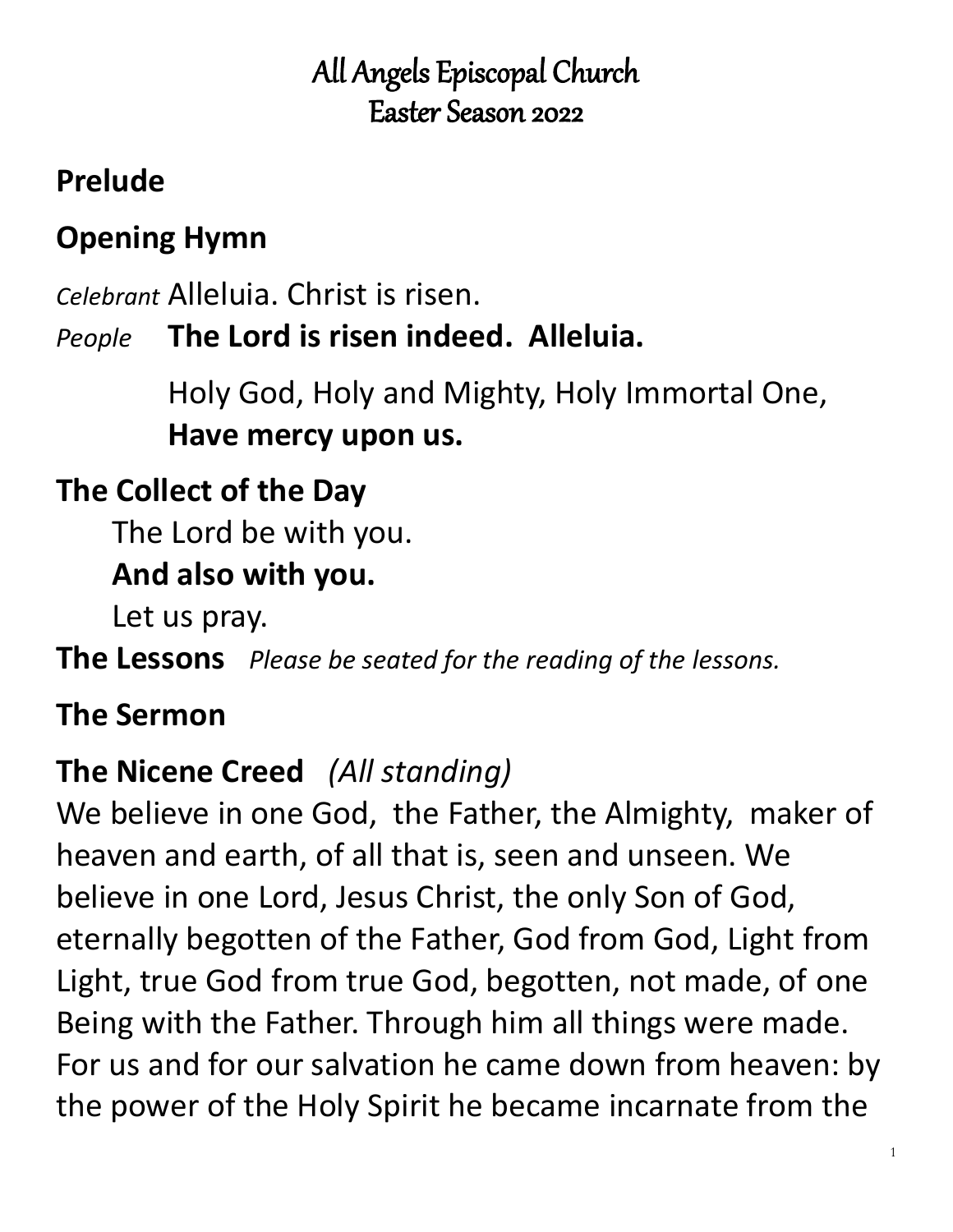Virgin Mary, and was made man. For our sake he was crucified under Pontius Pilate; he suffered death and was buried. On the third day he rose again in accordance with the Scriptures; he ascended into heaven and is seated at the right hand of the Father. He will come again in glory to judge the living and the dead, and his kingdom will have no end. We believe in the Holy Spirit, the Lord, the giver of life, who proceeds from the Father and the Son. With the Father and the Son he is worshiped and glorified. He has spoken through the Prophets. We believe in one holy, catholic and apostolic Church. We acknowledge one baptism for the forgiveness of sins. We look for the resurrection of the dead, and the life of the world to come. Amen.

# **Prayers of the People**

The Peace of the Lord be with you. **And also with you.**

### **Greetings, Announcements and Introductions**

# **Choir Offertory**

**Praise God from whom all blessings flow, Praise him all creatures here below, Praise him above ye heavenly host: Praise Father, Son, and Holy Ghost.**

**The Holy Eucharist Prayer A** BCP 361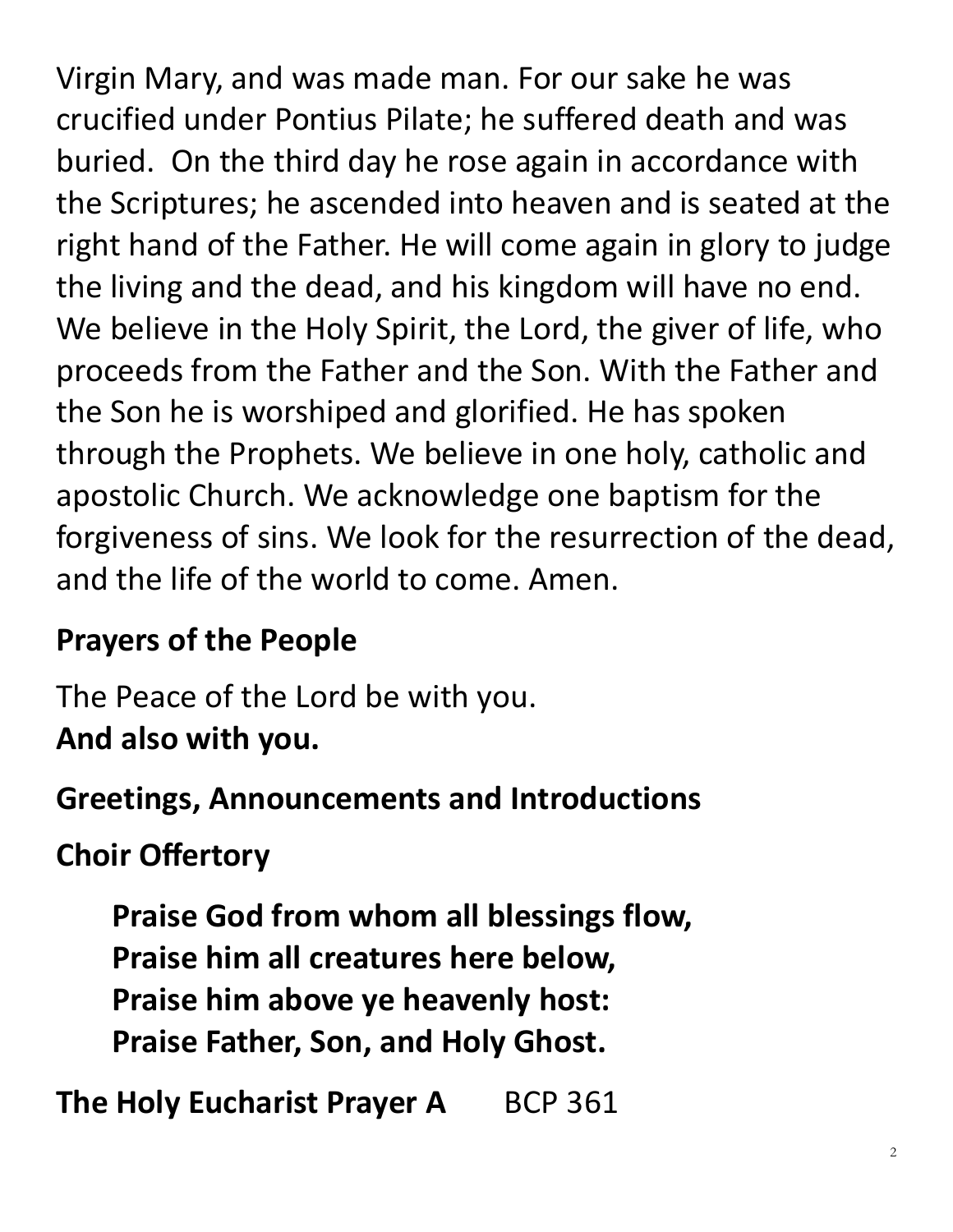The Lord be with you. **And also with you.** Lift up your hearts. **We lift them to the Lord.** Let us give thanks to the Lord our God.

**It is right to give him thanks and praise.**

It is right, and a good and joyful thing, always and everywhere to give thanks to you, Father Almighty, Creator of heaven and earth. But chiefly are we bound to praise you for the glorious resurrection of your Son Jesus Christ our Lord; for he is the true Paschal Lamb, who was sacrificed for us, and has taken away the sin of the world. By his death he has destroyed death, and by his rising to life again he has won for us everlasting life. Therefore we praise you, joining our voices with Angels and Archangels and with all the company of heaven, who for ever sing this hymn to proclaim the glory of your Name:

**Holy, holy, holy Lord, God of power and might, heaven and earth are full of your glory. Hosanna in the highest.**

**Blessed is he who comes in the name of the Lord. Hosanna in the highest.**

*The people may kneel or sit as they are able.*

Holy and gracious Father: In your infinite love you made us for yourself; and, when we had fallen into sin and become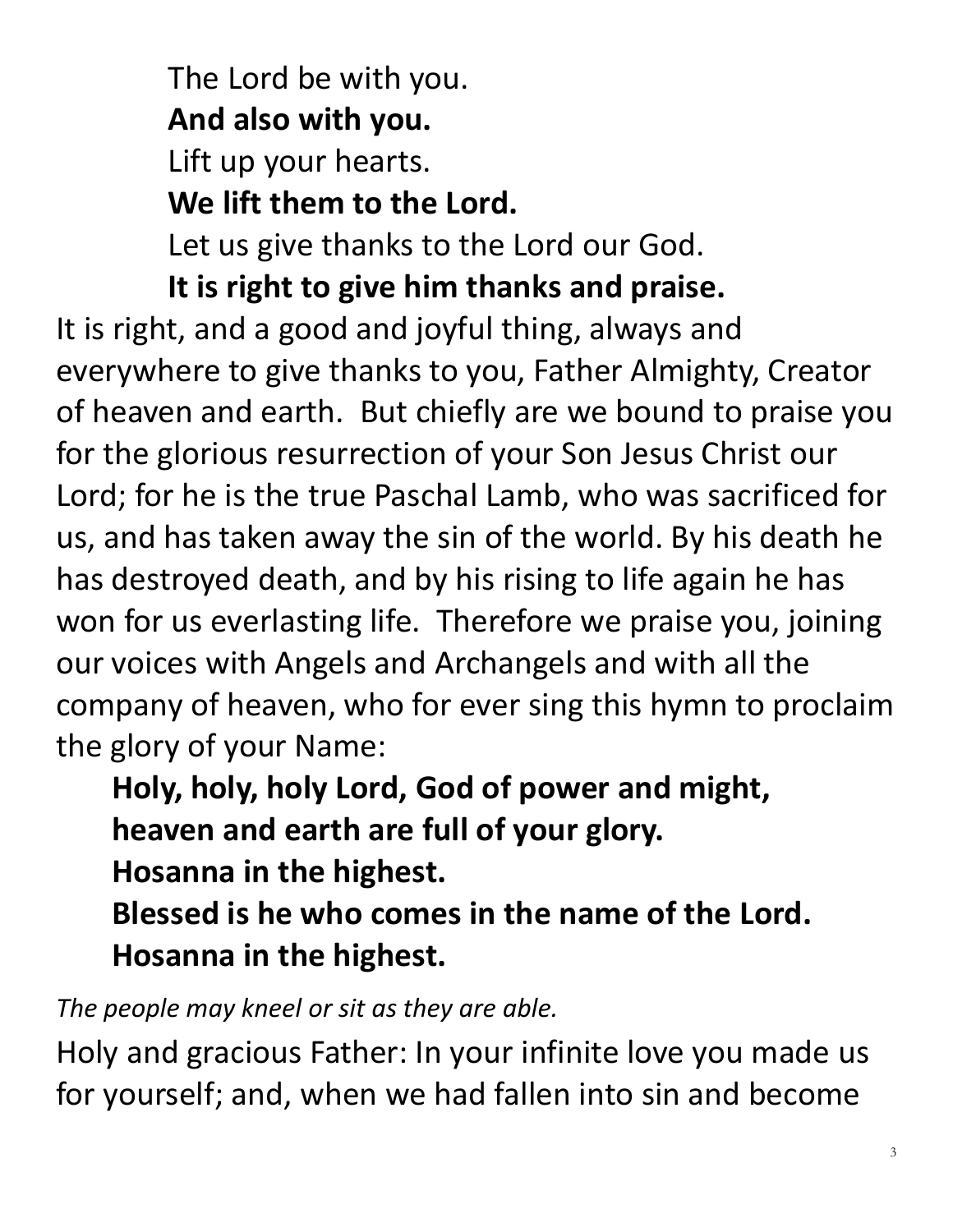subject to evil and death, you, in your mercy, sent Jesus Christ, your only and eternal Son, to share our human nature, to live and die as one of us, to reconcile us to you, the God and Father of all. He stretched out his arms upon the cross, and offered himself, in obedience to your will, a perfect sacrifice for the whole world .

On the night he was handed over to suffering and death, our Lord Jesus Christ took bread; and when he had given thanks to you, he broke it, and gave it to his disciples, and said, "Take, eat: This is my Body, which is given for you. Do this for the remembrance of me."

After supper he took the cup of wine; and when he had given thanks, he gave it to them, and said, "Drink this, all of you: This is my Blood of the new Covenant, which is shed for you and for many for the forgiveness of sins. Whenever you drink it, do this for the remembrance of me."

Therefore we proclaim the mystery of faith: *Celebrant and People*

**Christ has died.** 

**Christ is risen.** 

### **Christ will come again**

We celebrate the memorial of our redemption, O Father, in this sacrifice of praise and thanksgiving. Recalling his death, resurrection, and ascension, we offer you these gifts. Sanctify them by your Holy Spirit to be for your people the Body and Blood of your Son, the holy food and drink of new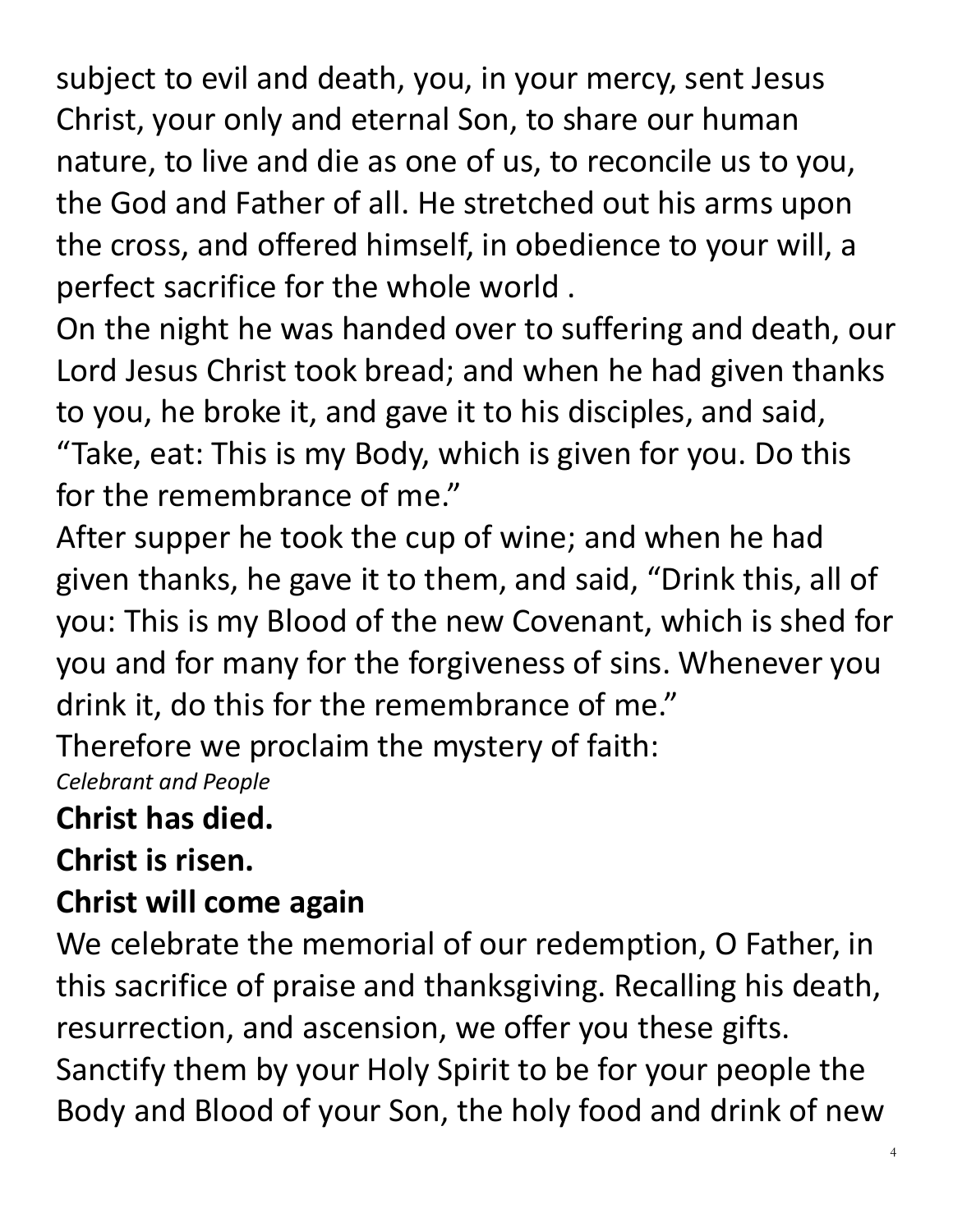and unending life in him. Sanctify us also that we may faithfully receive this holy Sacrament, and serve you in unity, constancy, and peace; and at the last day bring us with all your saints into the joy of your eternal kingdom.

All this we ask through your Son Jesus Christ. By him, and with him, and in him, in the unity of the Holy Spirit all honor and glory is yours, Almighty Father, now and for ever. **AMEN**

And now, as our Savior Christ has taught us, we are bold to say,

**Our Father, who art in heaven, hallowed be thy name, thy kingdom come, thy will be done, on earth as it is in heaven. Give us this day our daily bread. And forgive us our trespasses as we forgive those who trespass against us. And lead us not into temptation, but deliver us from evil. For thine is the kingdom, and the power, and the glory, for ever and ever. Amen.**

*The Celebrant breaks the consecrated Bread. A period of silence is kept.*

Alleluia. Christ our Passover is sacrificed for us; **Therefore let us keep the feast. Alleluia.**

The Gifts of God for the People of God.